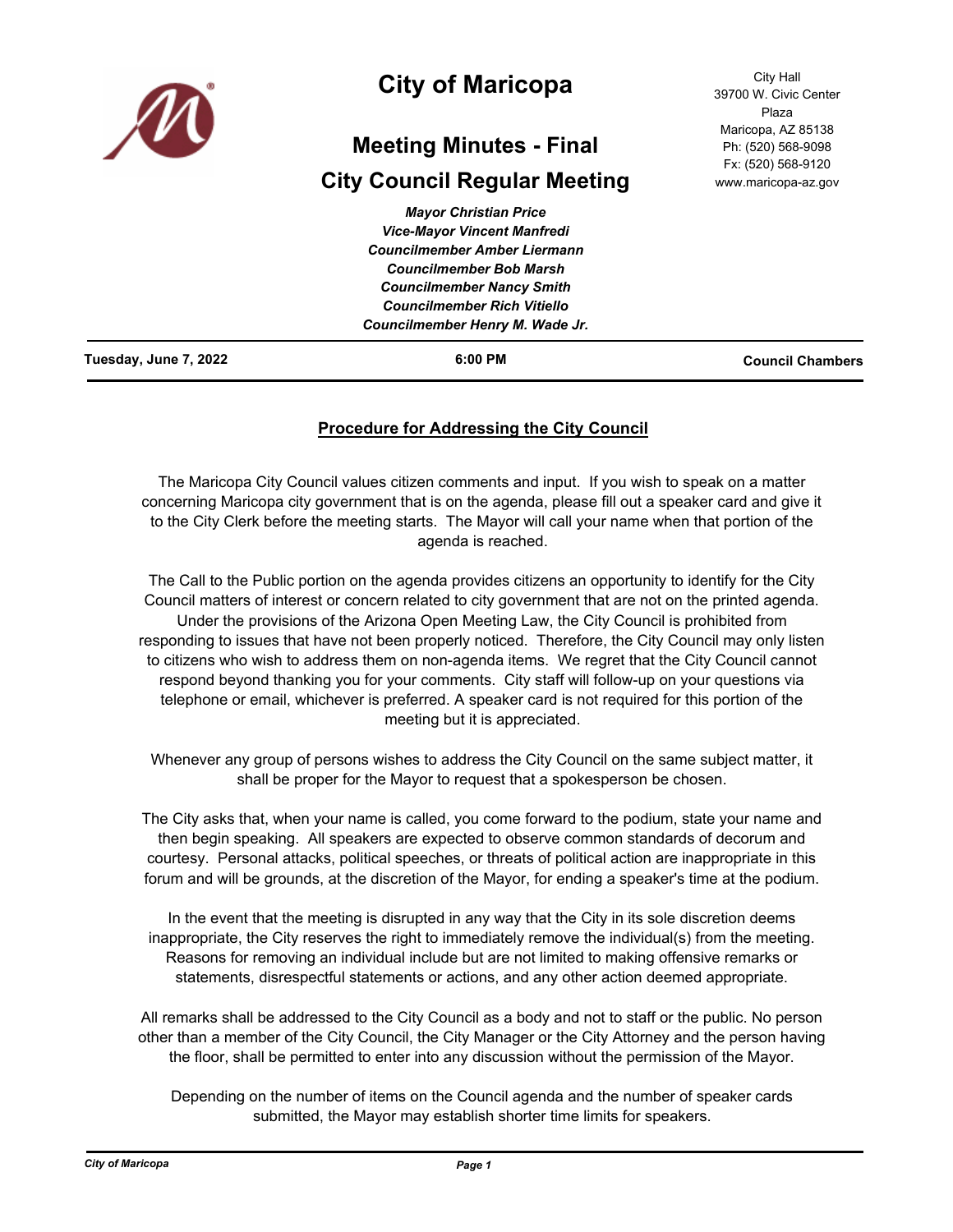## **1. Call to Order**

*The meeting was called to order at 6:07 PM. Maricopa Assembly of God Pastor Jim Hain gave the invocation and Councilmember Vitiello led the Pledge of Allegiance.*

# **2. Roll Call**

*Mayor Price was present telephonically.*

Present: 7 - Mayor Christian Price, Vice Mayor Vincent Manfredi, Councilmember Amber Liermann, Councilmember Bob Marsh, Councilmember Nancy Smith, Councilmember Rich Vitiello and Councilmember Henry Wade

## **3. Proclamations, Acknowledgements and Awards**

*No items were presented.*

## **4. Report from the Mayor**

*Councilmember Marsh reported taking a trip to Jordan, Utah with City staff to explore the technology advanced city. He announced that the next Council meeting, on June 21st would be Mayor Price's last meeting as Mayor and encouraged attendance.* 

*Councilmember Smith reported that the Pinal Partnership Breakfast gave an update on the Pinal Regional Transportation Authority (PRTA). She reported attending the Be Awesome Awards and discussed the organization, and encouraged parents to get their kids involved. She reported also participating in the trip to Jordan, Utah and elaborated. She reported attending the Arizona League of Cities and Towns' Budget and Finance Economic Committee meeting and elaborated on their upcoming proposed legislative item.*

*Councilmember Wade thanked those who attended the prayer vigil in honor of the recent victims of gun violence and elaborated on the event.* 

*Vice-Mayor Manfredi gave information on the upcoming Senior Lunch & Learn on June 17th at the library at 11:00 AM where the candidates running for Council will present. He stated registration was not necessary unless participants wanted lunch provided. Next, he stated that in conjunction with the American Legion and the Veterans of Foreign Wars (VFW), a Flag Retirement Ceremony would be held on June 18th from 2 to 7 PM at City Hall.*

# **5. Report from the City Manager**

*City Manager Horst turned over his report time to Deputy City Manager, Ben Bitter. Mr. Bitter introduced the new Director of the Office of Engineering and CIP, Keith Brown. He gave a brief background on Mr. Brown and Mr. Brown gave a brief statement.* 

*Mayor Price stated he was traveling in Denver, Colorado on behalf of the City to meet*  with investors in real estate. He reported working with Deputy City Manager, Ben Bitter, *former Intergovernmental Affairs Director, Dale Weibusch, Todd Bauman, and Representative Martinez on the state budget and allocations pertaining to the City.*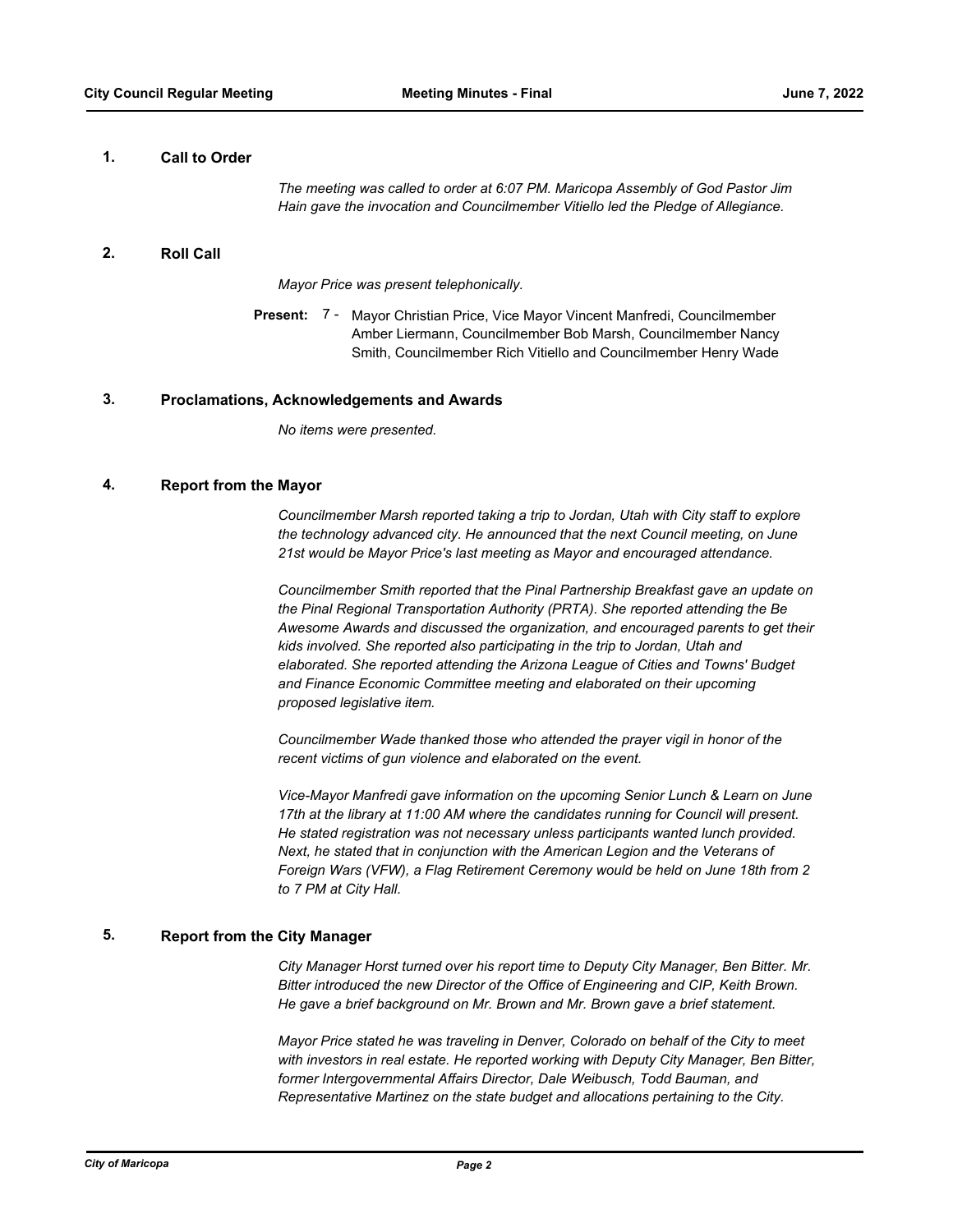# **6. Call to the Public**

*Vice-Mayor Manfredi provided information on the new agenda title page. He stated it was the language that was already included on the speaker card, and had been added to the Agenda so everyone had access to it regardless of whether they were speaking or not. He read the procedures to address the council.* 

*Lynda Goode gave an update on World Health Organization matters..* 

*Sue VanGosen expressed concerns that schools were already overcrowded and more apartments would only add to the problem. She discussed traffic concerns and child safety and added more schools were needed.*

*Tina Dugan discussed the sign enforcement during the past few weeks. She stated she was a stakeholder on the recent changes and read the updated sign code approved at the March 1st meeting. She stated the recent enforcement could have improved. She stated Code Enforcement officers gave real estate agents wrong information about requiring permission from the Home Owner Association, setbacks and elaborated. She stated the information available online was outdated, and that it included the City of Maricopa page. She suggested sending the information out to the community.* 

*Vice-Mayor Manfredi stated creating a possible committee to address those issues was being discussed and directed Mrs. Dugan to contact staff.*

# **7. Consent Agenda**

## **Approval of the Consent Agenda**

**A motion was made by Councilmember Nancy Smith, seconded by Councilmember Amber Liermann, to Adopt the Consent Agenda.The motion carried by unanimous vote.**

**7.1 [SUB21-49](http://maricopa.legistar.com/gateway.aspx?m=l&id=/matter.aspx?key=11244)** The Mayor and City Council shall discuss and take action to approve subdivision cases #SUB21-49, final plat for Desert Passage Subdivision, Parcel 8, to subdivide 12.1 acres of land unto 64 single-family residential lots. Discussion and Action.

#### **This Subdivision was Approved.**

**7.2 [LIQ 22-01](http://maricopa.legistar.com/gateway.aspx?m=l&id=/matter.aspx?key=11269)** The Mayor and City Council shall discuss and take action on recommending approval to the Arizona Department of Liquor License and Control regarding an application submitted on behalf of Cold Beers and Cheeseburgers which is located at 20350 N. John Wayne Parkway #160. Discussion and Action.

#### **This Liquor License was Approved.**

**7.3 [CON 22-20](http://maricopa.legistar.com/gateway.aspx?m=l&id=/matter.aspx?key=11272)** The Mayor and City Council shall discuss and possibly take action on approving a second amendment to the Employment Agreement with Ricky Horst. Discussion and Action.

#### **This Contract was Approved.**

**7.4 [MIN 22-24](http://maricopa.legistar.com/gateway.aspx?m=l&id=/matter.aspx?key=11289)** Approval of the minutes from the May 17, 2022 City Council Regular meeting.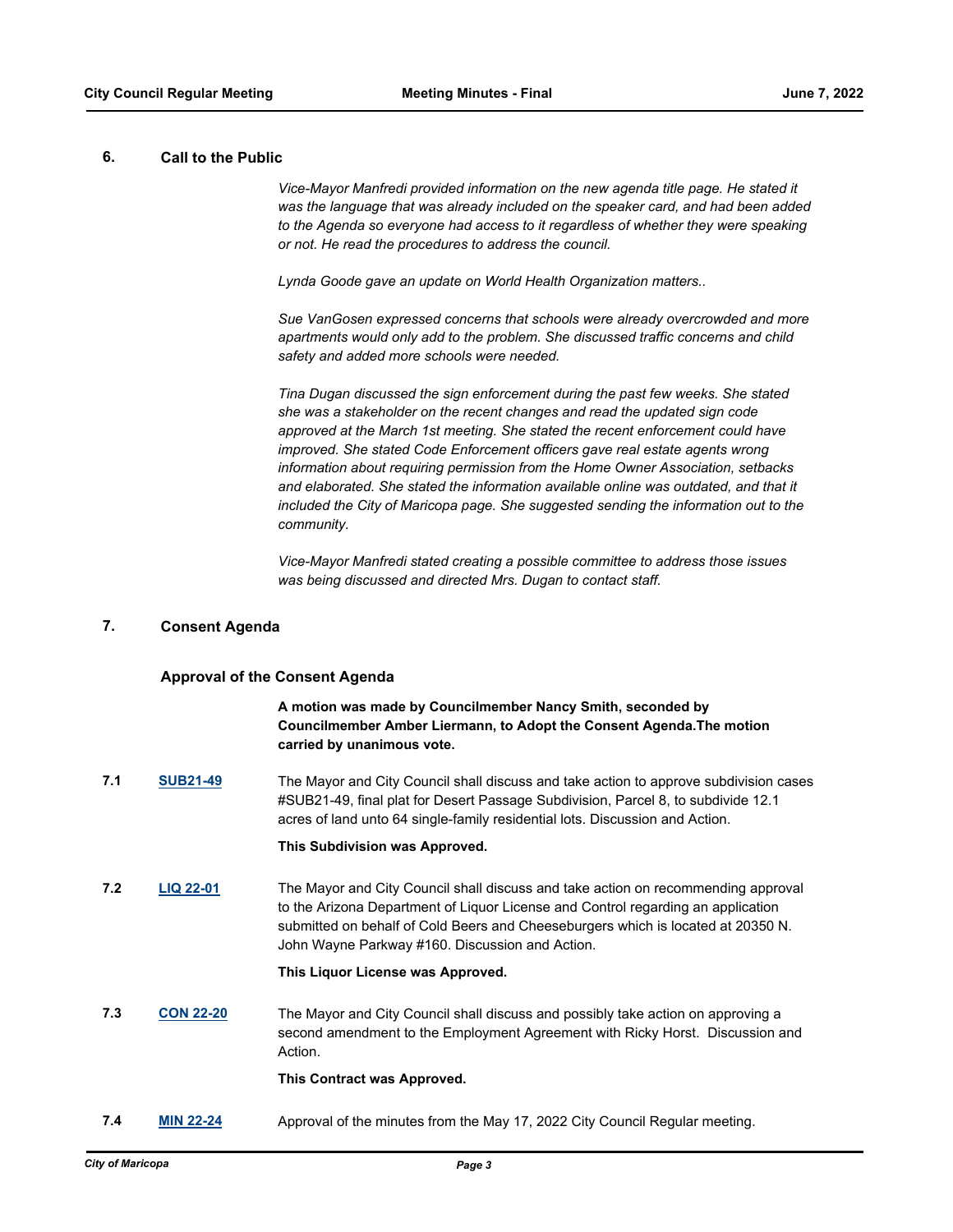#### Discussion and Action.

#### **These Minutes was Approved.**

**7.5 [RES 22-33](http://maricopa.legistar.com/gateway.aspx?m=l&id=/matter.aspx?key=11282)** A Resolution of the Mayor and City Council of the City of Maricopa, Arizona, approving the Intergovernmental Agreement between Pinal County Flood Control District and the City of Maricopa for the maintenance of flood control improvements in Hogenes Farms. Discussion and Action.

**This Resolution was Approved.**

# **8. Regular Agenda and/or Public Hearings**

**8.1 [APP 22-03](http://maricopa.legistar.com/gateway.aspx?m=l&id=/matter.aspx?key=11281)** The Mayor and City Council shall discuss and possibly take action on making an appointment to fill the vacancy on the Parks, Recreation and Libraries Committee. Discussion and Action.

*Councilmember Liermann nominated Dillan Martin.*

# **A motion was made by Councilmember Liermann, seconded by Councilmember Wade, that this Appointment be Appointed. The motion carried by unanimous vote.**

**8.2 [PRES 22-05](http://maricopa.legistar.com/gateway.aspx?m=l&id=/matter.aspx?key=11291)** The Mayor and City Council shall hear a presentation regarding school traffic. Discussion only.

> *Development Services Director, Rodolfo Lopez stated City staff had been in discussions the local school district and charters schools in regards to traffic. He gave a PowerPoint presentation regarding school traffic. He gave a brief background and stated that staff began meeting with schools in late 2021 and held four round-table meetings with school representatives. He stated that staff requested traffic plans from each school. He stated drone videos were taken to analyze the actual traffic versus the submitted traffic plans, and the City identified five schools having traffic issues. He stated staff provided suggestions on ways to improve traffic such as campaigning walking/biking to school, revising internal circulation, utilizing parking stalls, maximizing internal drive isles, utilizing bus pull-out areas, expanding/promoting bus programs and possibly hiring off duty officers for PM traffic control. He presented the drone footage for Legacy Traditional School, Saddleback Elementary School, Heritage Academy, Butterfield Elementary School and Santa Rosa Elementary School. He elaborated on the identified issues and a brief discussion ensued. Mr. Lopez detailed City suggestions and opportunities such as acquiring additional land, using drive isles, alternative staggered release times, redesigning internal circulation, using bus pullout areas and parking stalls. He stated at present schools would revise and submit*  updated traffic plans before the start of the upcoming school year. He stated if *continued queuing occurred in public right-of-way, (ROW), the City of Maricopa Police Department would begin ticketing drivers when blocking the ROW. City Manager Horst added that parents also needed to participate in the solution and elaborated. He commended staff and school representatives and stated both were very concerned with school and vehicular safety.*

*Brittany Pisola agreed with Mrs. Dugan that the information on the website was not easily accessible. She commented on traffic on Porter Road and concerns that the speed limit was 35 miles per hour. She expressed concerns with the different requirements for public schools and charter schools. She stated more signage and cross walks were needed. She stated that Heritage had plans for a second exit and it*